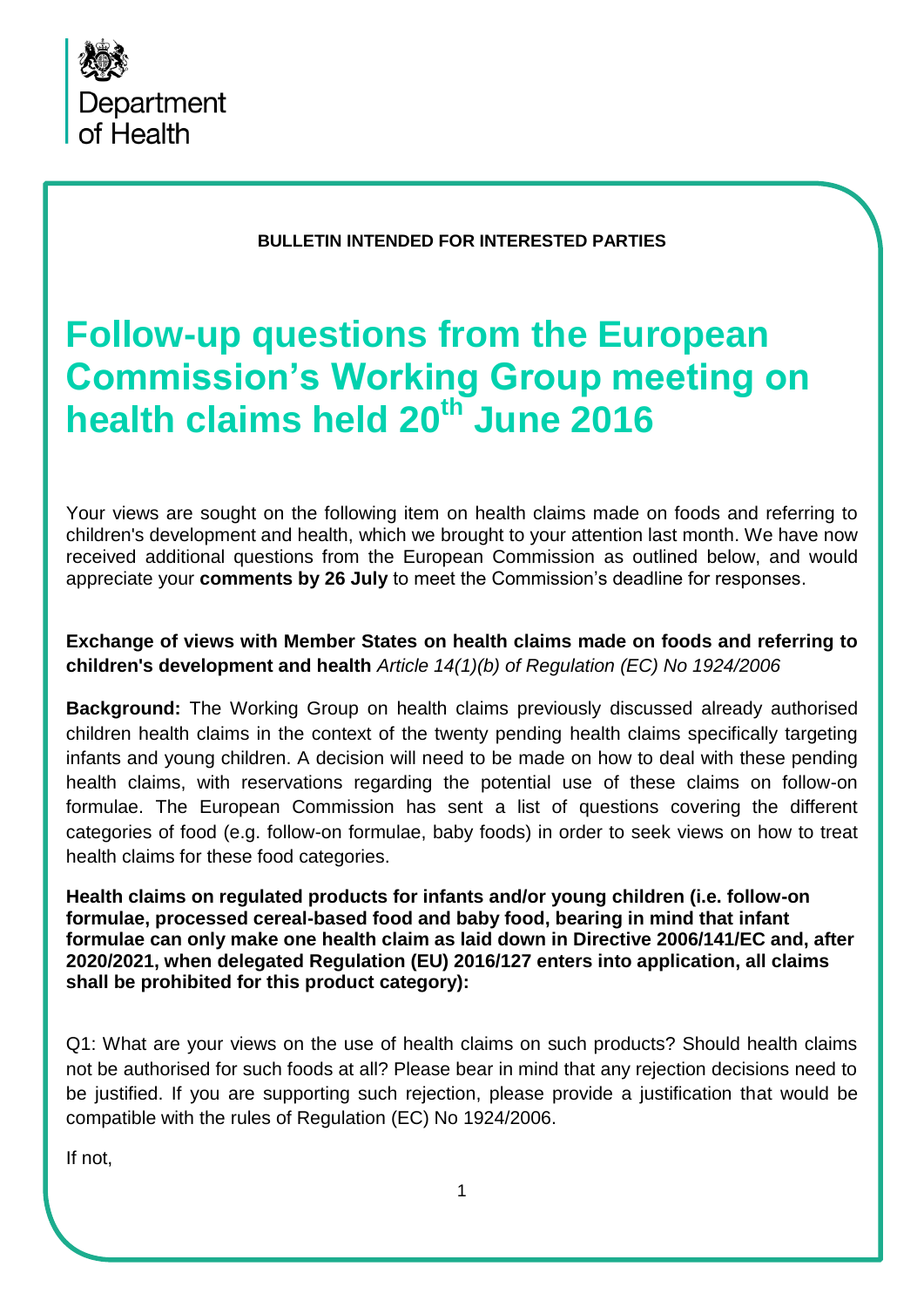Q2: What are you views concerning the possibility of not authorising at all health claims on nutrients whose presence is required by legislation (i.e. minimum amount)? Please explain the rationale for your answer.

Q3: Alternatively what do you think of the possibility of authorising the claims on such substances with a wording that clarifies that "all [category of foods] contain X. X contributes to Y"? Evidently, conditions of use for the claim would refer back to the compositional requirements laid down in the respective pieces of legislation.

Q4: Should health claims be authorised on nutrients whose presence is not required by legislation, how would you then set conditions of use?

# **Health claims on non-regulated products for infants and young children (i.e. food supplements for infants and young children and young-child formulae)**

Q5: What are your views on the use of health claims on such products? Should health claims not be authorised for such foods at all? Please bear in mind that rejection decisions need to be justified. If you are supporting such rejection, please provide a justification that would be compatible with the rules of Regulation (EC) No 1924/2006.

If not,

Q6: Should you consider that such health claims should be authorised, how would you then set conditions of use?

# **Other questions**

Q7: Do you have specific comments you want to make on nutrition claims for foods for infants and young children (6 months to 3 years)?

Q8: Delegated Regulation (EU) 2016/128 on foods for special medical purposes (FSMPs) shall enter into application in 2019/2020 and ban all nutrition and health claims on FSMPs. Do you agree that, taking this into account, no health claim should be authorised on FSMPs for infants and young children in the meantime, to ensure consistency?

## **Glossary:**

**Infants**: children under the age of 12 months

**Young children**: children aged between one and three years

**Children**: according to Claims guidance (2007), the term should be understood as people from birth until an indicative age of 18 years (including infants and young children)

Please send your views to our mailbox [nutritionlegislation@dh.gsi.gov.uk](mailto:nutritionlegislation@dh.gsi.gov.uk) by **Tuesday 26 July**.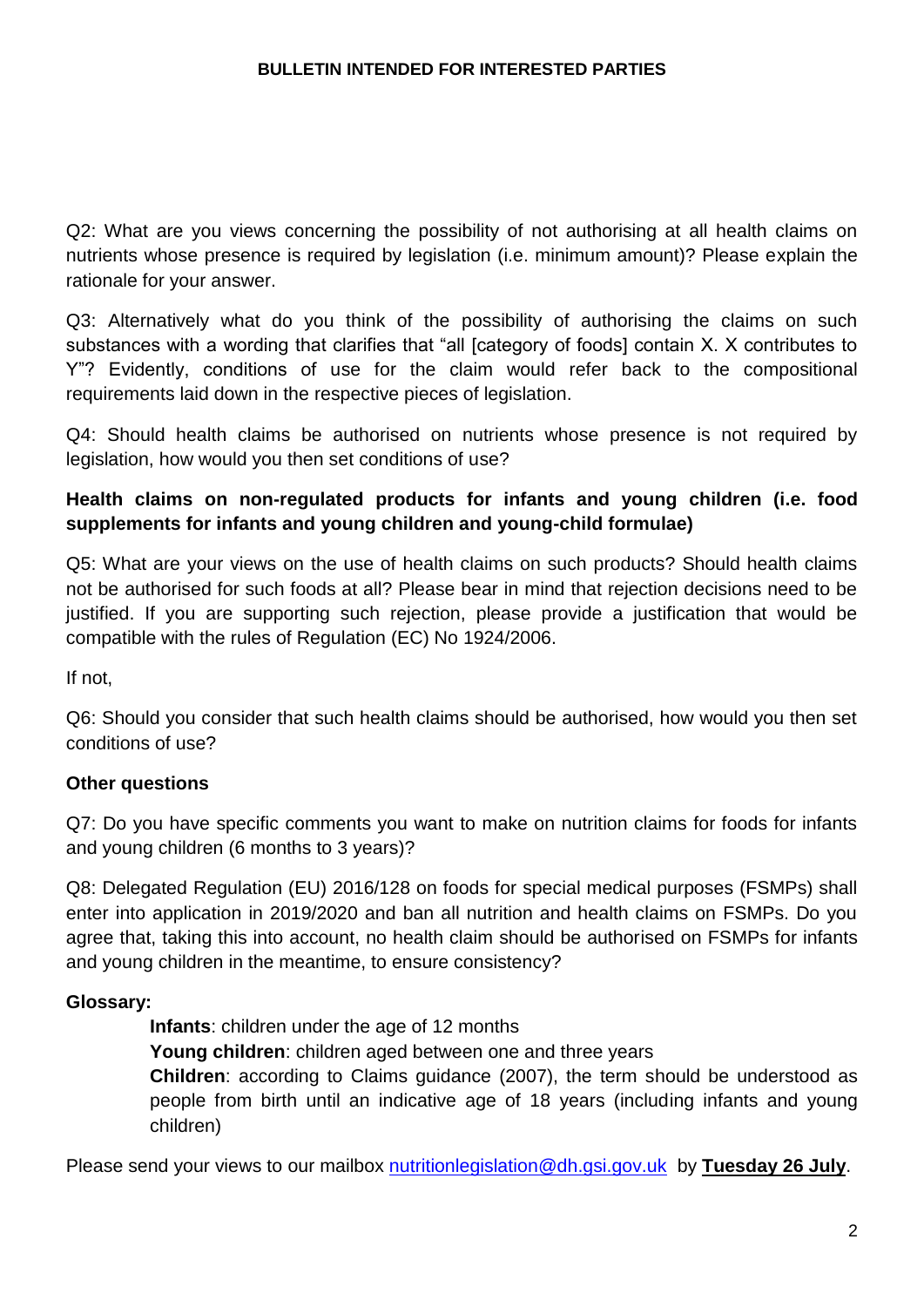#### **Reminder:**

You are kindly requested to send information on the commercialisation of Monacolin K, contained at any level, as regards its classification (as food or as medicinal products) and labelling requirements. We welcome also any additional information on products containing monacolin K on the market as regards warnings and what is the maximum level allowed in products classified as foods? Do you have a safety concern with Monacolin K? Are you aware of incorrect use or of adverse effects to health related to food products containing Monacolin K?

Please send your information and views to our mailbox [nutritionlegislation@dh.gsi.gov.uk](mailto:nutritionlegislation@dh.gsi.gov.uk) by **Tuesday 26 July 2016**.

#### **AOB:**

We would like to inform you that the European Food Safety Authority (EFSA) has launched a public consultation on a **Draft Scientific and technical guidance for the preparation and presentation of a health claim application** (18 July 2016).

This document presents a common format for the organisation of information for the preparation of a well-structured application for authorisation of health claims which fall under Articles 13(5), 14, and 19 of Regulation (EC) No 1924/2006. This guidance outlines: the information and scientific data which must be included in the application, the hierarchy of different types of data and study designs (reflecting the relative strength of evidence which may be obtained from different types of studies) and the key issues which should be addressed in the application to substantiate the health claim.

The public consultation will remain open until **Monday 12 September 2016** and interested parties are invited to submit written comments directly to EFSA. The consultation document can be accessed via the following link: [https://www.efsa.europa.eu/en/consultations/call/160718a.](https://www.efsa.europa.eu/en/consultations/call/160718a)

**Prepared by Nutrition Legislation Team, Obesity & Food Policy Branch, Health & Wellbeing Division**